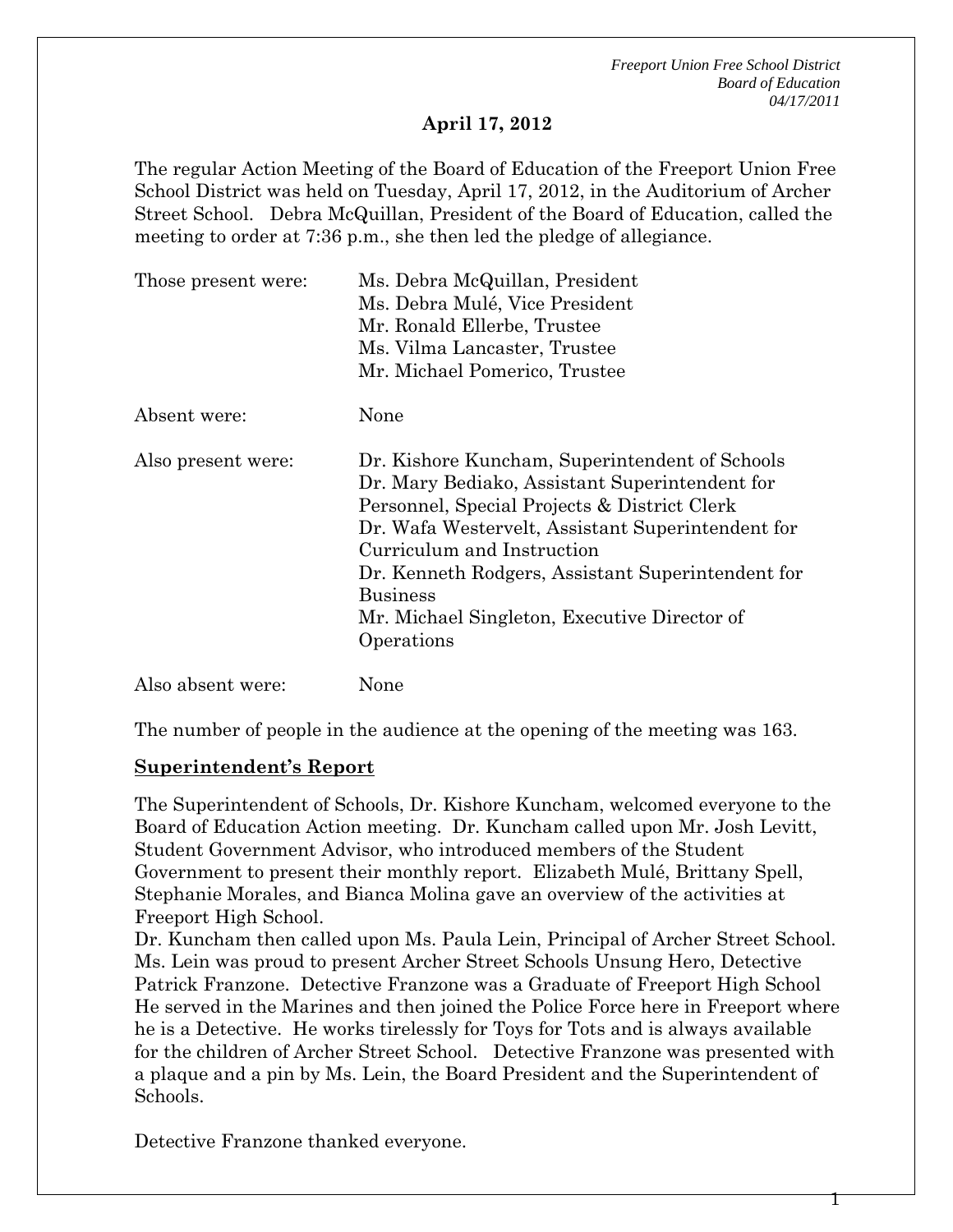Mrs. Lein then presented the Kindergarten Chorus under the direction of their teachers, Mr. Decker, Ms. Ladson, Ms. Lack and Ms. Wilson. The children sang 2 songs to the delight of the Board, Central Administration, parents and the public.

The Superintendent then discussed the 4 month roller coaster in the preparation of the budget for the 2012-2013 School Year. He indicated that there had been some very difficult moments but he likes to be hopeful and hope for the best. Our hopes have come to realization and for at least one more year, we can keep the programs we need for our children intact. Thank you to the Teachers, under the leadership of Stu Napier, accepted a salary deferment for 2 years. Thank you to the Administrators Association, who, under the leadership of Paula Lein, agreed to take a salary freeze and thank you to the Central Administration including the Superintendent for agreeing to a second salary freeze in three years.

Dr. Kuncham then updated everyone on the proposed 2012-2013 Budget.

- Full Day Kindergarten will stay.
- Enrichment is intact.
- 27 of the 31 teaching positions will be restored (4 retirees will not be replaced).
- Summer Arts Academy will continue with grant funding for 200 children.
- Summer School is restored for 8 through 12 grades.
- This is the lowest budget to budget increase in 20 years.

Dr. Kuncham then introduced Dr. Ken Rodgers, Assistant Superintendent for Business. Dr. Rodgers gave a power point presentation as attached.

The Superintendent then thanked the Board for their outstanding lobbying effort in Albany, the committee meetings, the long hours and the weekends of work to put together a responsible budget.

Dr Kuncham reiterated that everyone needed to work hard to pass the budget. Because should the budget fail the second time, a contingency budget, if needed, can have no increase at all. Another \$1.9 million would have to be cut from this budget. He urged the community to continue our lobbying efforts. We cannot rest, but we need to figure out how to provide a quality education to our children. Our work must center on funding formulas, mandate relief and tax cap elimination.

Dr. Kuncham then informed everyone about the following;

- There is a Parent Portal in our new Student Management System giving parents access to their students files and schedules.
- The track is closed till September 15, 2012 while the synthetic turf field with lighting is installed.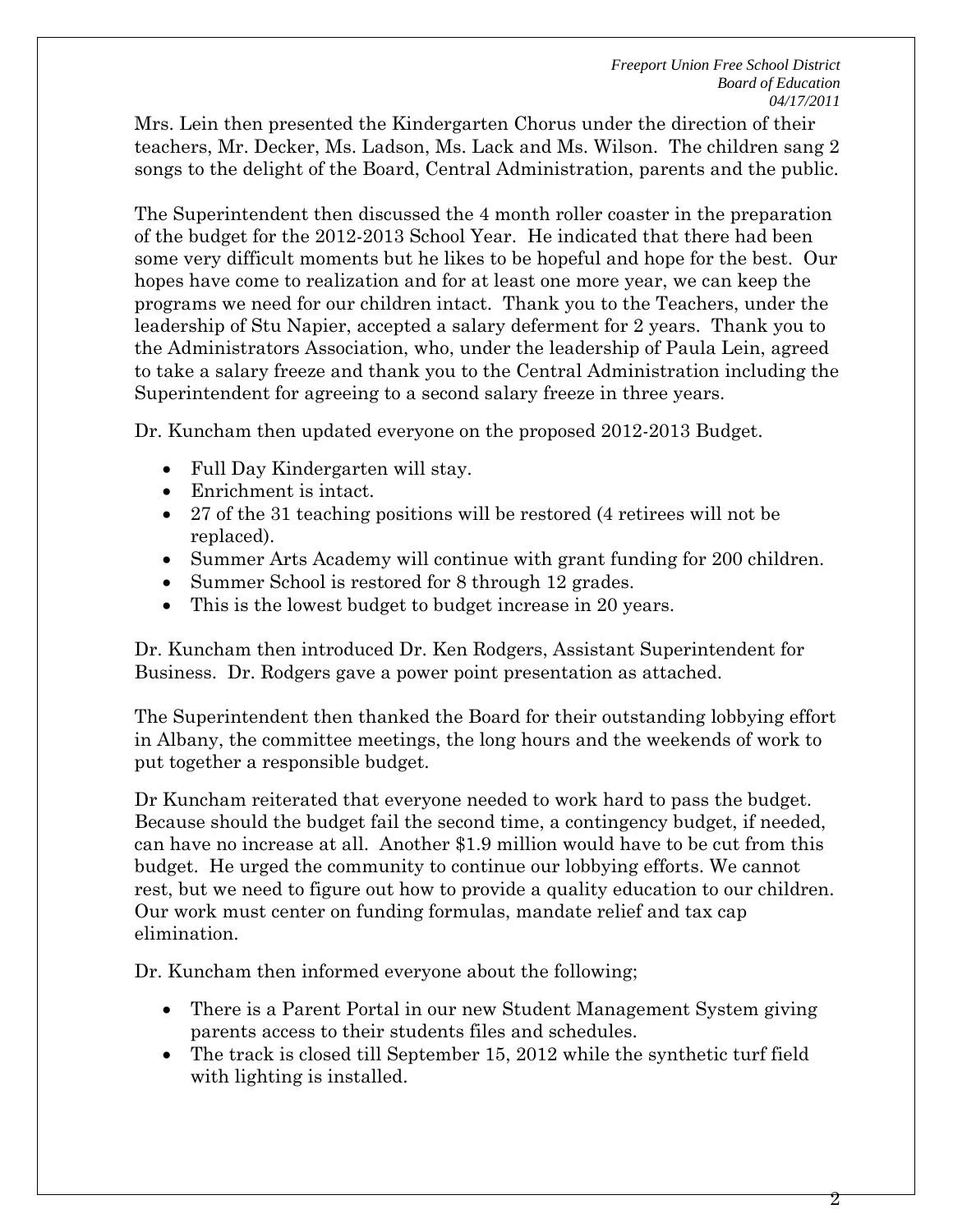## **Questions from the Public**

The public was given the opportunity to address the Board of Education. Each speaker was allowed to address the Board for four minutes on the Agenda only. The Board and administration addressed the comments from the public.

# **Items for Action**

On a motion by Ms. Mulé and a second by Ms. Lancaster the following items were approved on a Consent Agenda. The vote was unanimous, Ellerbe, Lancaster, McQuillan, Mulé and Pomerico.

## **Acceptance of the Minutes**

**BE IT RESOLVED** that the Board of Education of the Freeport Union Free School District hereby accepts the minutes of the following meetings as written: March 28, 2012**.** 

# **Personnel**

## **Leave of Absence**

**BE IT RESOLVED**, that the Board of Education of the Freeport Union Free School District hereby grants a request for leave of absence as listed below:

**Leonora Orlando,** Stenographic Secretary, effective April 2, 2012 through April 27, 2012, for health reasons, continue FMLA.

**Eva Rowan,** full-time Teaching Assistant, effective April 4, 2012 through May 4, 2012, FMLA, personal reasons.

## **Change of Status**

**BE IT RESOLVED,** that the Board of Education of the Freeport Union Free School District hereby grants a request for change of status as listed below:

**Elizabeth Shirian**, Guidance Counselor, extension of a temporary assignment through June 30, 2012.

**Lindsay Volpe,** Guidance Counselor, extension of a temporary assignment through June 30, 2012.

**David Strauss,** Guidance Counselor, extension of a temporary assignment through June 30, 2012.

**Susan Lembcke,** Assistant Cook, change of status to Cook, effective April 16, 2012, with a probationary period of 8 weeks under Civil Service Law, new compensation will be \$22,628.16.

# **Resignation of Staff**

**BE IT RESOLVED**, that the Board of Education of the Freeport Union Free School District hereby accepts the letter(s) of resignation from the following staff member(s) as listed below: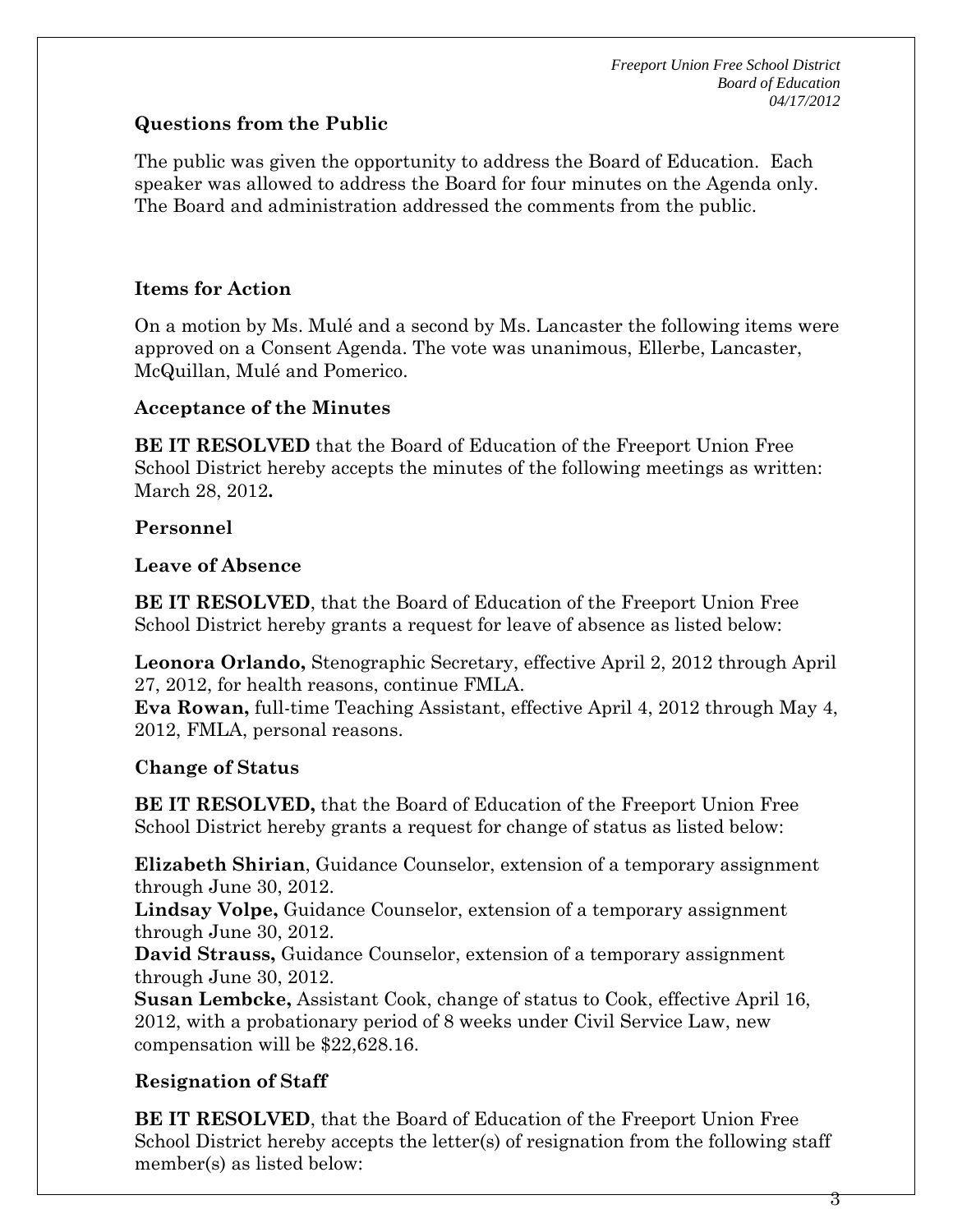**Loretta Stegner,** part-time Teaching Assistant, effective July 1, 2012, for personal reasons.

**Jamie Dupas,** Special Education Teacher, effective August 31, 2012, for personal reasons.

**Courtney Dixon,** part-time Teaching Assistant, effective April 5, 2012, to accept a position in another District.

**Jacquelyn Meluzio,** full-time Teaching Assistant, effective June 30, 2012, for Student Teaching.

**Barry Greenberg**, full-time Teaching Assistant, effective June 30, 2012, for personal reasons.

**Kathleen Murphy**, Senior Stenographer, effective April 23, 2012, for personal reasons.

**Marisol Banegas,** part-time Teaching Assistant, effective April 20, 2012, for personal reasons.

**James McKinstry,** Special Education Teacher, effective June 22, 2012, for personal reasons

### **Appointment of Instructional Staff - Temporary**

**BE IT RESOLVED**, that the Board of Education of the Freeport Union Free School District, upon the recommendation of the Superintendent, hereby appoints the individuals listed in the attached Appointment of Staff Report - Temporary, in accordance with the rules of the Board of Regents. These individuals shall possess appropriate certification allowing them to serve as teachers in the public schools of New York.

### **Permanent Substitute Appointments**

**BE IT RESOLVED**, that the Board hereby approves the permanent substitute teacher(s) as listed in the following Appointment of Staff report.

**Pamela Feinstein**, Permanent Substitute, effective March 28, 2012 through June 22, 2012. Compensation will be \$125 per day according to the Permanent Substitute Rate. Assignment: Archer

### **Other Items for Action**

On a motion by Mr. Ellerbe and a second by Mr. Pomerico the following item was approved:

## **Education**

# **Approval of an Interim Director of Funded Programs**

**BE IT RESOLVED,** that the Board of Education of the Freeport Union Free

4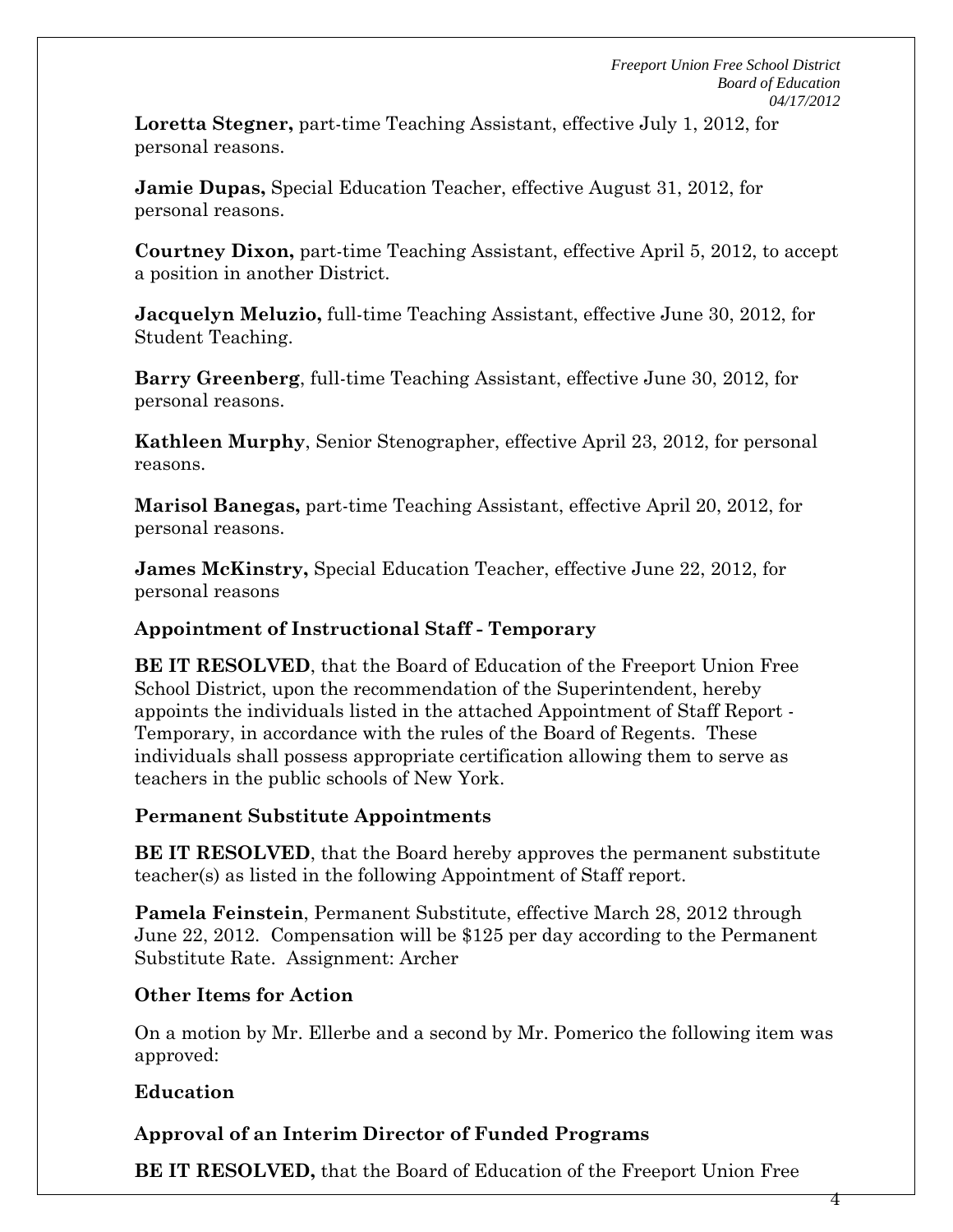*Freeport Union Free School District Board of Education 04/17/2012* 

School District hereby approves Fern Eisgrub to serve in the capacity of an Interim Director of Funded Programs in the Office of Grants and Magnet Schools, effective April 4, 2012, at a per diem rate of \$600; and

**BE IT FURTHER RESOLVED**, that the Board of Education of the Freeport Union Free School District authorizes the Superintendent (or his designee) to execute said agreements on its behalf.

On a motion by Mr. Pomerico and a second by Ms. Mulé, the following item was approved:

### **Finance**

### **Ratification of a Memorandum of Agreement**

**BE IT RESOLVED**, that the Board of Education of the Freeport Union Free School District hereby ratifies the Memorandum of Agreement to extend and modify the agreement between the Freeport School Administrators Association and the Freeport Union Free School District dated April 16, 2012. This agreement is effective and covers the period of July 1, 2010 through June 30, 2015.

**BE IT ALSO RESOLVED**, that the Board of Education hereby authorizes the Superintendent of Schools to sign said agreement.

The motion carried unanimously**.** The vote was; Ellerbe, Lancaster, McQuillan, Mulé and Pomerico.

On a motion by Ms. Mulé and a second by Ms. Lancaster, the following item was approved:

### **Ratification of a Memorandum of Agreement**

**BE IT RESOLVED,** that the Board of Education of the Freeport Union Free School District hereby ratifies the Memorandum of Agreement to amend the agreement between the Freeport Teachers Association and the Freeport Union Free School District dated April 12, 2012. This agreement is effective and covers the period of July 1, 2009 through June 30, 2013.

**BE IT ALSO RESOLVED**, that the Board of Education hereby authorizes the Superintendent of Schools to sign said agreement.

The motion carried unanimously**.** The vote was; Ellerbe, Lancaster, McQuillan, Mulé and Pomerico.

On a motion by Ms. Lancaster and a second by Ms. Mulé the following item was approved:

### **Finance**

#### **Resolution to Adopt the 2012-2013 Proposed Expenditure Budget**

**BE IT RESOLVED,** by the Board of Education of the Freeport Union Free School District, that the proposed Expenditure Budget for the 2012-2013 School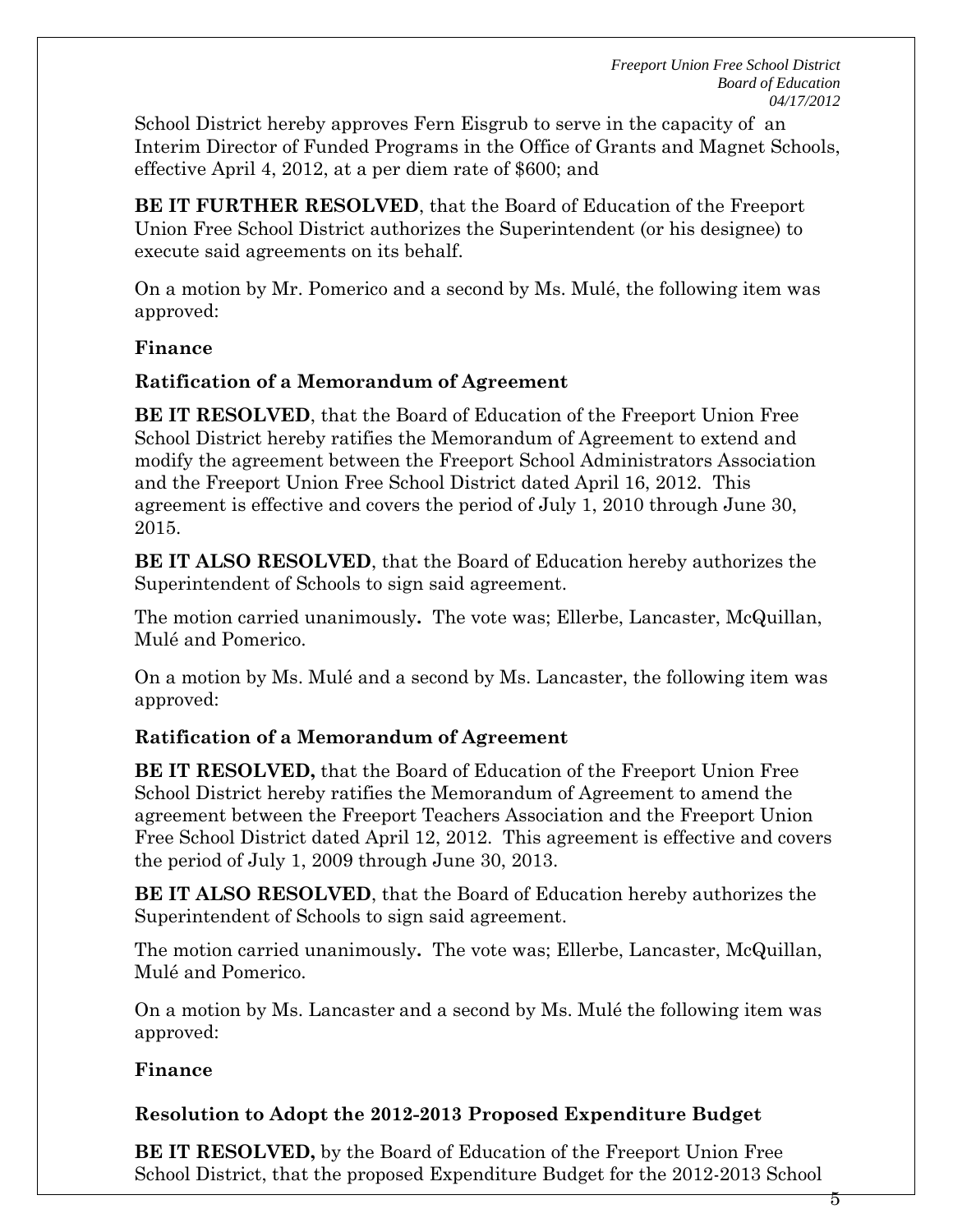Year in the amount of **\$ 151,012,254** is hereby adopted.

The motion carried unanimously**.** The vote was; Ellerbe, Lancaster, McQuillan, Mulé and Pomerico.

On a motion by Mr. Ellerbe and a second by Mr. Pomerico the following item was approved:

## **Resolution to Dispose of Obsolete Kitchen Equipment**

**BE IT RESOLVED,** that the Board of Education of the Freeport Union Free School District, hereby authorizes the disposal of the following items which are obsolete and have no financial or residual value for the Freeport Schools:

- Freeport High School (FHS) Jordan Freezer Model #SKT-48-FASS , Serial #S7333098I, Freeport Item #000662 and #20091794;
- FHS Hobart Dishwasher Model  $\#$  C44A Serial  $\#85$ -1008450 Item  $\#$ 004231;
- FHS Hatco Booster Model #C54 Serial #1678509707; also a large conveyor belt and stainless steel sink with an attached counter top (approx. 6' long);
- Bayview Hobart Dishwasher Model #AM-14 Serial #23-1003-420; and
- Bayview Hatco Booster Model #AM 14 Serial #6106140903 Item #PMG 60120 NAT

The motion carried unanimously**.** The vote was; Ellerbe, Lancaster, McQuillan, Mulé and Pomerico.

On a motion by Mr. Pomerico and a second by Ms. Mulé the following item was approved:

## **RESOLUTION –BUDGET TRANSFER-GENERAL FUND-**

**BE IT RESOLVED**, that the Board of Education of the Freeport Union Free School District here by approves a Budget Transfer to the General Fund for April 2012.

The motion carried unanimously**.** The vote was; Ellerbe, Lancaster, McQuillan, Mulé and Pomerico.

On a motion by Ms. Mule and a second by Ms. Lancaster the following item was approved:

## **Authorization to Participate in a Student Transportation Cooperative**

**WHEREAS**, a number of public school districts in Nassau County wish to jointly solicit proposals, together with the Nassau Board of Cooperative Educational Services ("BOCES") for pupil transportation services for the 2012-2013 school year (and any renewal period) in accordance with the applicable provisions of General Municipal Law;

**WHEREAS**, the public school districts and the BOCES have agreed to form a Cooperative (the "Cooperative") for this purpose;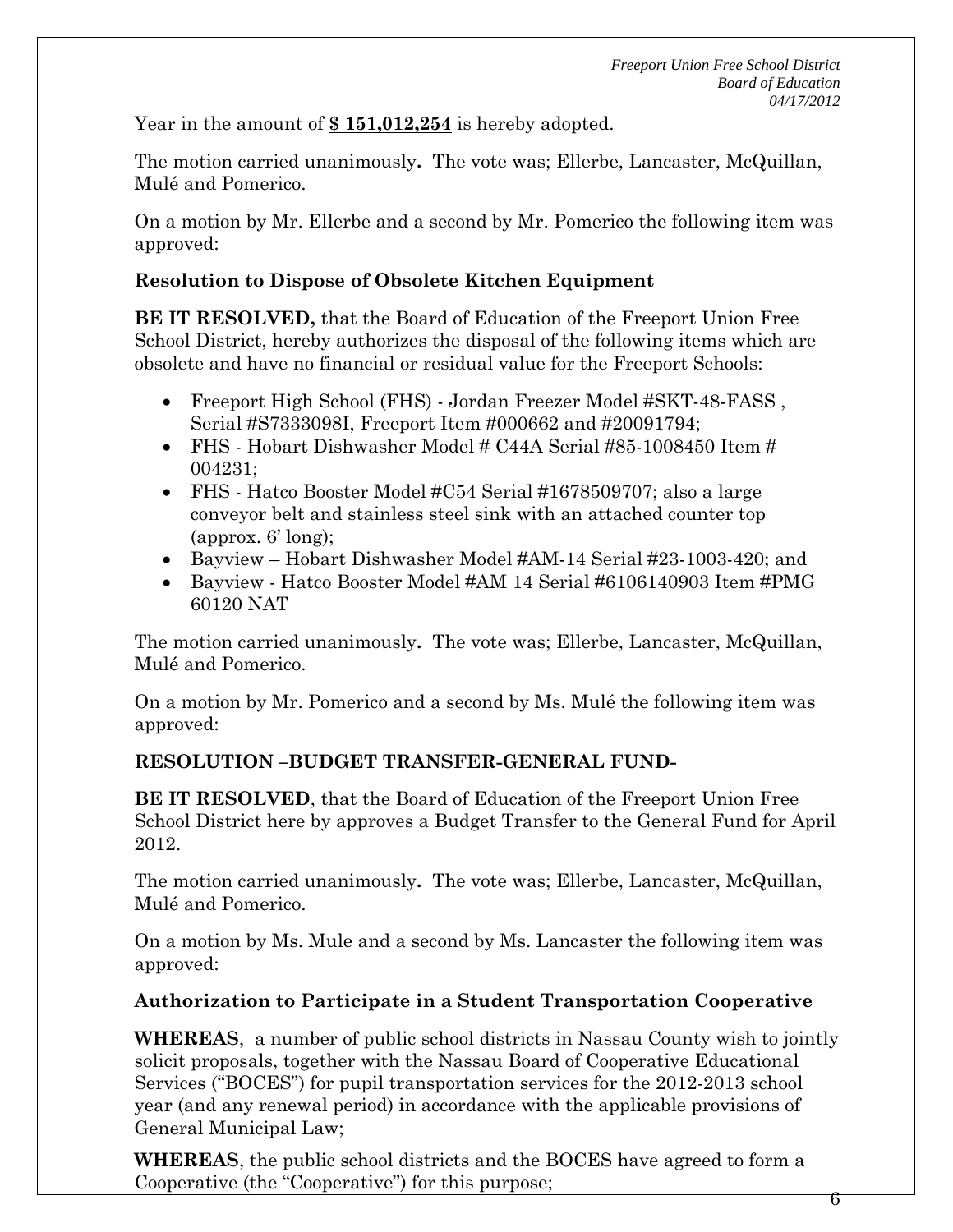**WHEREAS**, the Freeport School District, is desirous of participating in the Cooperative for joint solicitation of proposals for pupil transportation services as authorized by General Municipal Law, Section 119-0 in accordance with the terms and conditions of the Inter-Municipal Cooperative Transportation Agreement attached hereto; and,

**NOW, THEREFORE, BE IT RESOVED**, that the Board of Education of the Freeport Union Free School District authorizes the School District to participate in the Cooperative.

**BE IT FURTHER RESOLVED**, that the Board of Education of the Freeport Union Free School District hereby approves the Inter-Municipal Cooperative Transportation Agreement attached hereto and authorizes the Board President to execute the Agreement on behalf of the Board of Education.

The motion carried unanimously**.** The vote was; Ellerbe, Lancaster, McQuillan, Mulé and Pomerico.

On a motion by Ms. Lancaster and a second by Mr. Ellerbe the following item was approved:

## **BOCES Administrative Operations Budget Vote**

**WHEREAS**, the Board of Cooperative Education Services of Nassau County (hereinafter "BOCES") has proposed and presented its tentative Administrative Operations Budget for the 2012/2013 school year (July 1, 2012 through June 30, 2013), now therefore be it

**RESOLVED**, that the BOCES tentative administrative budget for the 2012/2013 school year in the amount of **\$19,305,205** be, and hereby is **APPROVED** by Board of Education of the Freeport Union Free School District.

The motion carried unanimously**.** The vote was; Ellerbe, Lancaster, McQuillan, Mulé and Pomerico.

On a motion by Mr. Ellerbe and a second by Mr. Pomerico the following item was approved:

## **BOCES Trustee Election**

**BE IT RESOLVED**, that the Board of Education of the Freeport Union Free School District hereby casts one vote each for **three vacant seats** on the Nassau BOCES Board:

|                 | East Williston UFSD |  |
|-----------------|---------------------|--|
| Susan Bergtraum |                     |  |

- 2. Martin R. Kaye West Hempstead UFSD
- 3. Michael Weinick Merrick UFSD

The motion carried unanimously**.** The vote was; Ellerbe, Lancaster, McQuillan, Mulé and Pomerico.

On a motion by Mr. Ellerbe and a second by Mr. Pomerico the following item was approved: